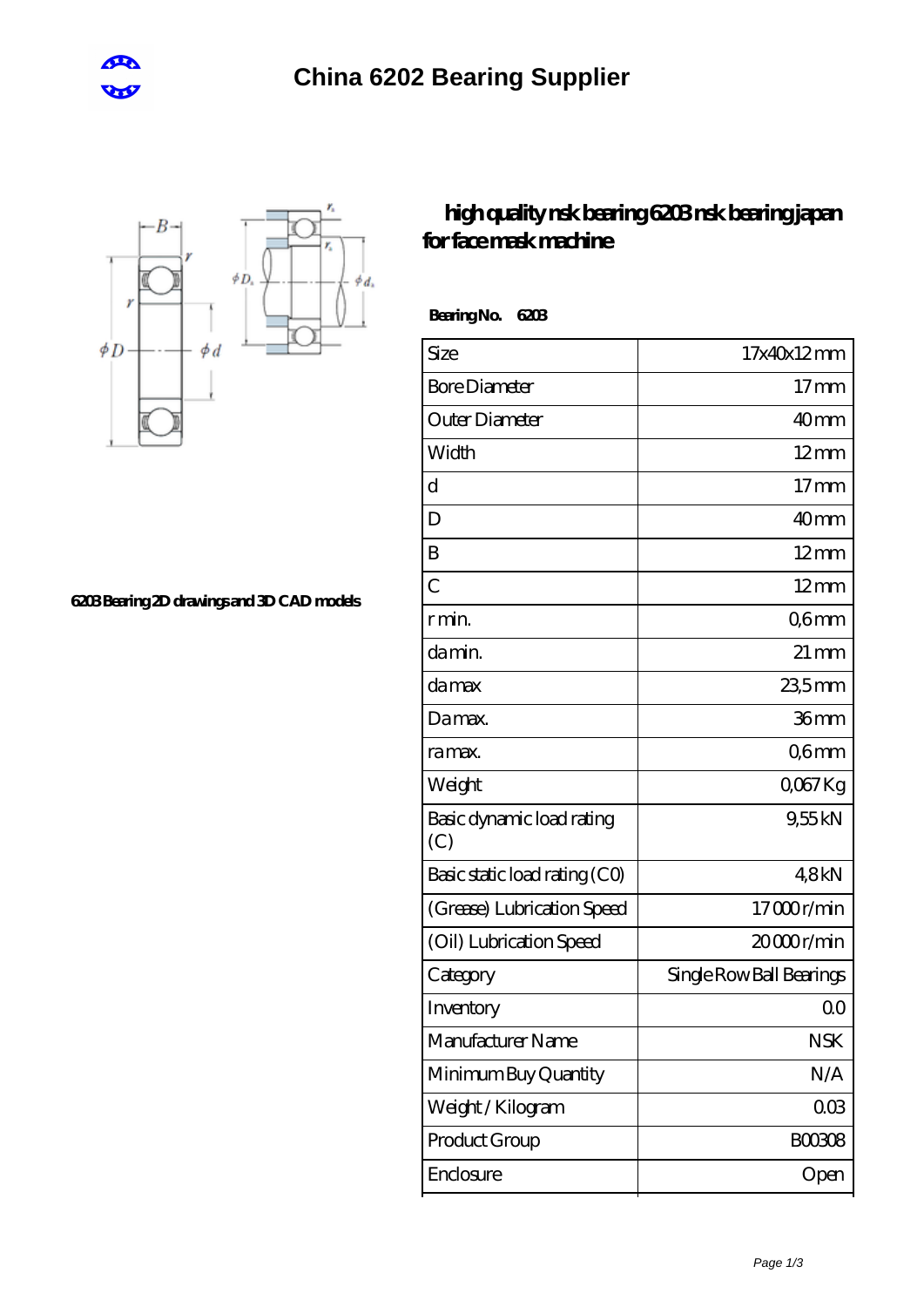

## **[China 6202 Bearing Supplier](https://m.cretan-music.com)**

| Precision Class                    | ABEC 1   ISO PO                                                                                                                                                               |
|------------------------------------|-------------------------------------------------------------------------------------------------------------------------------------------------------------------------------|
| Maximum Capacity / Filling<br>Slot | No                                                                                                                                                                            |
| Rolling Element                    | <b>Ball Bearing</b>                                                                                                                                                           |
| Snap Ring                          | No                                                                                                                                                                            |
| <b>Internal Special Features</b>   | No                                                                                                                                                                            |
| Cage Material                      | <b>Steel</b>                                                                                                                                                                  |
| Internal Clearance                 | CO-Medium                                                                                                                                                                     |
| Inch - Metric                      | Metric                                                                                                                                                                        |
| Long Description                   | 17MM Bore; 40MM<br>Outside Diameter; 12MM<br>Outer Race Diameter;<br>Open; Ball Bearing; ABEC 1<br>  ISO PQ No Filling Slot; No<br>Snap Ring, No Internal<br>Special Features |
| Category                           | Single Row Ball Bearing                                                                                                                                                       |
| <b>UNSPSC</b>                      | 31171504                                                                                                                                                                      |
| Harmonized Tariff Code             | 8482.105068                                                                                                                                                                   |
| Noun                               | Bearing                                                                                                                                                                       |
| <b>Keyword String</b>              | Ball                                                                                                                                                                          |
| Manufacturer URL                   | http://www.nskamericas.co<br>m                                                                                                                                                |
| Manufacturer Item Number           | 6203                                                                                                                                                                          |
| Weight/LBS                         | 0065                                                                                                                                                                          |
| Outer Race Width                   | Q472Inch   12Millimeter                                                                                                                                                       |
| Bore                               | 0669Inch   17 Millimeter                                                                                                                                                      |
| Outside Diameter                   | 1.575 Inch   40 Millimeter                                                                                                                                                    |
| SRI                                | 341                                                                                                                                                                           |
| hidYobi                            | 6203                                                                                                                                                                          |
| LangID                             | 1                                                                                                                                                                             |
| $D_{-}$                            | 40                                                                                                                                                                            |
| <b>SREX</b>                        | 0 <sub>O</sub> 4                                                                                                                                                              |
| $B_{-}$                            | 12                                                                                                                                                                            |
| damin                              | 21                                                                                                                                                                            |